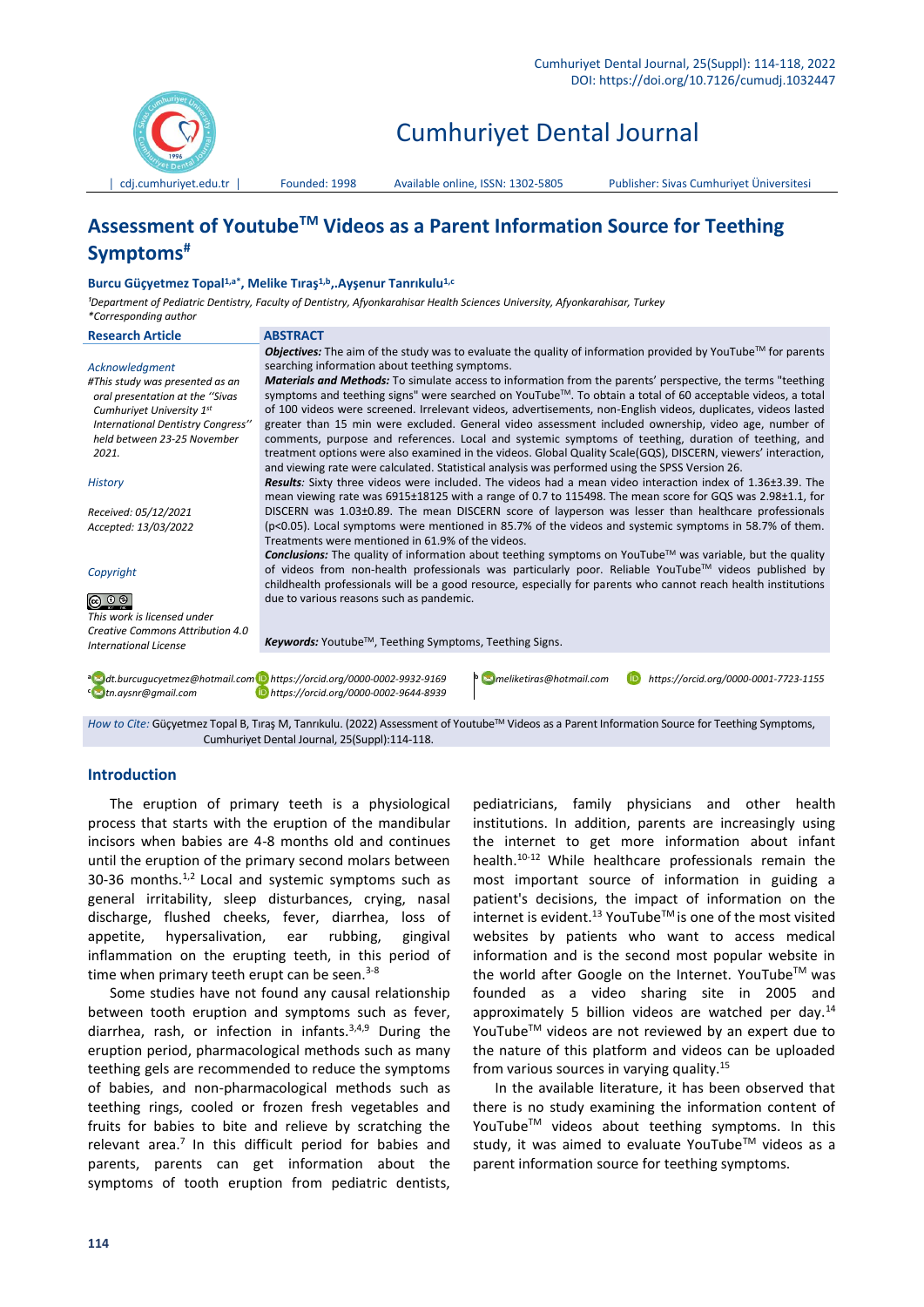## **Materials and Methods**

In this study, we searched for the most frequently searched terms "teething symptoms and teething signs" from the Google Trends on YouTubeTM to simulate access to information from a parent's perspective. 100 videos were analyzed to get 60 videos with default settings and no filters. To avoid variations in the analyses, a playlist was created. Irrelevant videos, commercials, non-English videos, duplicates, videos lasting longer than 15 minutes are excluded. The videos were independently evaluated by two calibrated pediatric dentistry research assistant (Kappa value was 0.86). General video evaluation included ownership, the job of the person who shared it, the type of video channel, the age of the video, the number of likes and dislikes, the number of comments, the purpose of the video and references. Local and systemic symptoms of teething, teething process and treatment options were also examined in the videos. Interaction index and viewing rate of the videos were calculated and evaluated according to the Global Quality Scale (GQS) and DISCERN.

Interaction Index=[number of likes − number of dislikes] / total number of views × 100%

Viewing rate = number of views/number of days since upload  $\times$  100%  $^{16}$ 

The Global Quality Scale (GQS), preferred for quality assessment, was used to evaluate the quality of each video based on the scope of scientifically accurate information about its content. $17$  Videos were rated for streaming, usability, and overall quality on the Global Quality Scale. According to this;

- Low quality, poor flow and not helping patients.
- Generally poor quality, poor flow, offered some information and limited use to patients
- Moderate quality, poor flow, provided some important information, did not cover other important issues and useful to some extent for patients
- Good quality, good streaming, covers the most important topics, useful for patients, but videos may contain minor shortcomings.
- Excellent quality, excellent flow, detailed, valid and accurate information presented and very beneficial for patients.

The reliability of the content of the videos was evaluated with the DISCERN scale.<sup>18</sup> This assessment consists of five questions with 'yes' or 'no' answers:

- Are the objectives clear and achieved?
- Are reliable sources of information used?
- Is the information presented balanced and unbiased?
- Are additional sources of information listed for patient reference?
- Are areas of uncertainty mentioned?

Each question was given 1 point for a "yes" answer and 0 for a "no" answer. The total score ranges from 1 to 5 points.

Statistical analysis of the study was performed with SPSS Version 26 (IBM SPSS® Statistics, IBM Corp., London: UK). Categorical data were given as percentage (%) and number (n), and Pearson chi-square test was used for comparison. Mean and standard deviation values were used for parametric numerical data; median, minimum and maximum values were used for non-parametric numerical data. The significance level will be set to p<0.05.

#### **Results**

63 videos out of 100 videos reviewed on YouTube™ were included in this study. Of the 37 videos excluded from the evaluation, 11 videos were excluded because they were not in English, 5 videos did not have sound, 10 videos did not have video content, 7 videos were irrelevant to the topic, and 4 videos were repetitive. Descriptive statistics of the demographics of the 63 videos included are shown in Table 1.

|  |  |  |  |                                        | Table 1. Descriptive statistics of YouTubeTM videos with |  |
|--|--|--|--|----------------------------------------|----------------------------------------------------------|--|
|  |  |  |  | "Teething symptoms and Teething signs" |                                                          |  |

|                          | Mean (SD)*  | Median(Min-Max)* |
|--------------------------|-------------|------------------|
| Number of Views          | 66933.17    | 9295             |
|                          | (128611.44) | $(20 - 723368)$  |
| <b>Number of Likes</b>   | 319.89      | 71               |
|                          | (721.15)    | $(0 - 4800)$     |
| Number of                | 33.62       | 6                |
| <b>Dislikes</b>          | (60.72)     | $(0-299)$        |
| Number of                | 29.65       | 2.5              |
| <b>Comments</b>          | 50.49       | $(0-245)$        |
| Age of Video             | 2152.35     | 1975             |
|                          | (1505.16)   | $(90 - 4745)$    |
| <b>Interaction Index</b> | 1.36        | 0.34             |
|                          | (3.39)      | $(0.026 - 17.8)$ |
|                          | 6915        | 1.36             |
| <b>Viewing Rate</b>      | (18125)     | $(0.7 - 115498)$ |

\*SD:Standard Deviation, Min:Minimum, Max:Maximum

The mean GQS score of the analyzed videos was 2.98±1.1, and the DISCERN mean score was 1.03±0.89. While association between the GQS value and the interaction index was found statistically significant (p=0.006), there was no significant association between the GQS and the viewing rate (p<0.05). The videos of layperson have a lower average DISCERN score (0.81) than healthcare professionals (1.93; p<0.05).

According to purpose of videos; 55 (87.3%) videos were for informational purposes, 5 (7.9%) for transferring personal experiences, and 3 (4.8%) for product promotion (Figure 1). Occupational distribution, number and percentages of those who shared videos on the subject are shown in Figure 2.

The most frequently discussed issue regarding eruption was local symptoms (85.7%). Local symptoms were mentioned in 85.7% of the videos and systemic symptoms in 58.7% of them. Also, nappy rash (in 1 video), constipation (in 1 video), and nasal discharge (in 1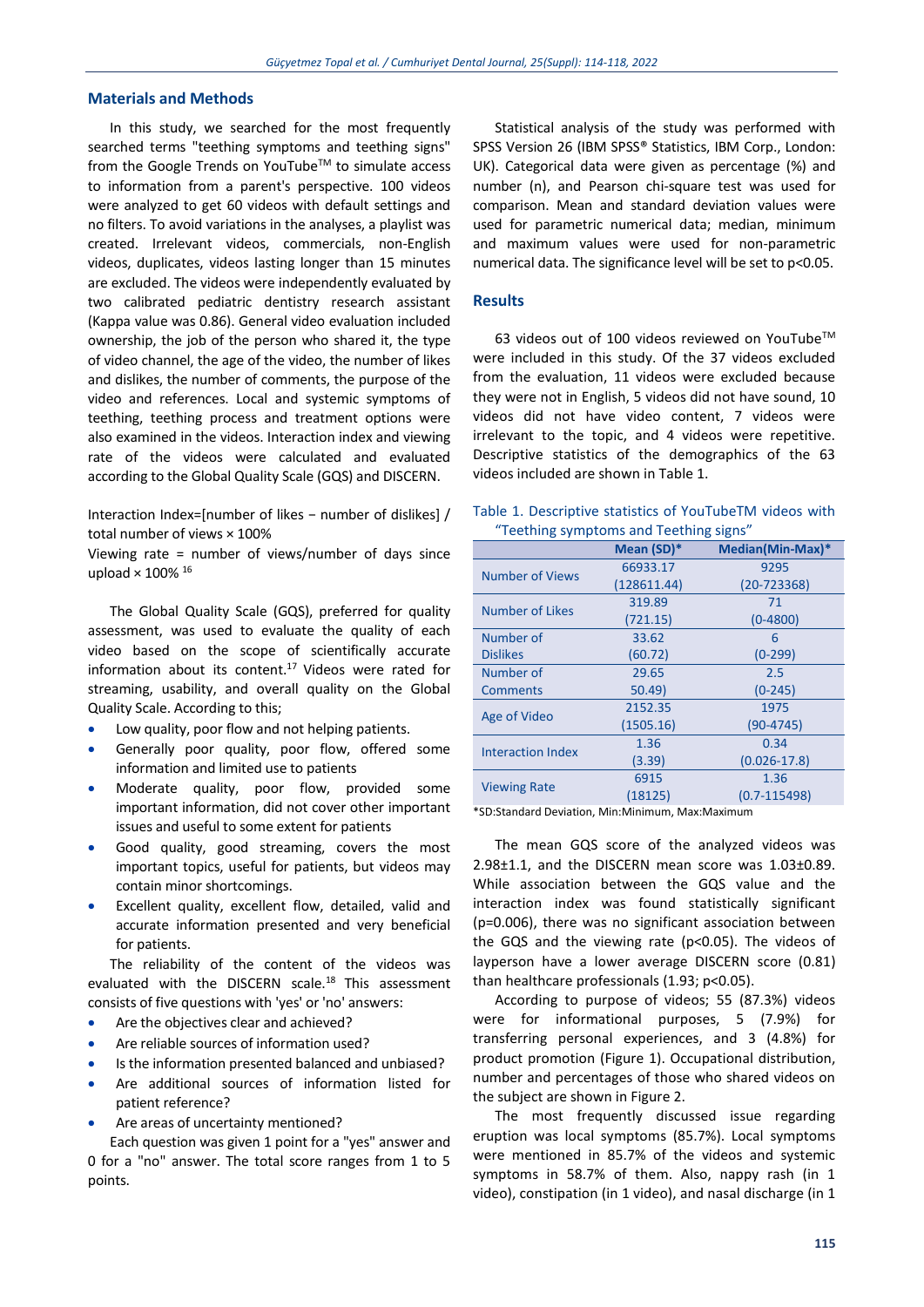video) were mentioned among symptoms of teething. The percentages of local and systemic symptoms in the videos are shown in Table 2.

The treatment of the teething symptoms was evaluated in 61.9% of the Youtube™ videos. 57.1% of



Figure 1. Percentages of the purpose of shared the videos

these treatments are non-pharmacological, and 30.2% are pharmacological treatments. In the two videos, teething necklaces which mislead the parents, was adviced for teething symptoms. References were included in only 3 (4.8%) of the videos.





| <b>Local Symptoms</b>        |                |                 |  |  |
|------------------------------|----------------|-----------------|--|--|
|                              | <b>Absence</b> | <b>Presence</b> |  |  |
| <b>Gingival inflammation</b> | 20.6%          | 79.4%           |  |  |
| Hypersalivation              | 20.6%          | 79.4%           |  |  |
| Chewing                      | 15.9%          | 84.1%           |  |  |
| <b>Ear Rubbing</b>           | 57.1%          | 42.9%           |  |  |
| <b>Eruption Cyst</b>         | 100%           | 0%              |  |  |
| <b>Flushed Cheeks</b>        | 69.8%          | 32%             |  |  |
| Ulcer in the Mouth           | 95.2%          | 4.8%            |  |  |

Table 3. Percentages of videos that mentioned about the presence and absence of systemic symptoms

| <b>Systemic Symptoms</b> |                |                 |  |  |  |
|--------------------------|----------------|-----------------|--|--|--|
|                          | <b>Absence</b> | <b>Presence</b> |  |  |  |
| <b>Vomiting</b>          | 79.4%          | 20.6%           |  |  |  |
| Loss of Appetite         | 30.2%          | 69.8%           |  |  |  |
| Cough                    | 87.3%          | 20.6%           |  |  |  |
| Rush                     | 81%            | 19%             |  |  |  |
| Stomachache              | 93.7%          | 6.3%            |  |  |  |
| Crying                   | 39.7%          | 60.3%           |  |  |  |
| Pain                     | 19%            | 81%             |  |  |  |
| <b>Unrest</b>            | 15.9%          | 84.1%           |  |  |  |
| Fever                    | 25.4%          | 74.6%           |  |  |  |
| Degree of Fever          | 61.9%          | 38.1%           |  |  |  |
| <b>Restless Sleep</b>    | 28.6%          | 71.4%           |  |  |  |
| <b>Diarrhea</b>          | 54%            | 46%             |  |  |  |

#### **Discussion**

Parents seek information on websites such as Youtube<sup>™</sup> to learn more about their baby's health. Healthcare professionals are the most important source of information about the health of babies, but the ease of obtaining medical information on the internet and the need for remote health care due to COVID-19 increase the popularity of Youtube™ videos with medical content.<sup>19</sup> Within the scope of pediatric dentistry, Youtube™ videos were evaluated in many subjects such

as oral hygiene, early childhood caries, fluoride use.<sup>20-22</sup> In the available literature, it has been seen that there is no study examining the information content of Youtube™ videos about teething symptoms in babies, and it is aimed to examine them in present study. Due to the increasing popularity of the internet and social media in recent years, it is seen that both healthcare professionals and layperson share videos about tooth eruption symptoms on platforms such as Youtube™. In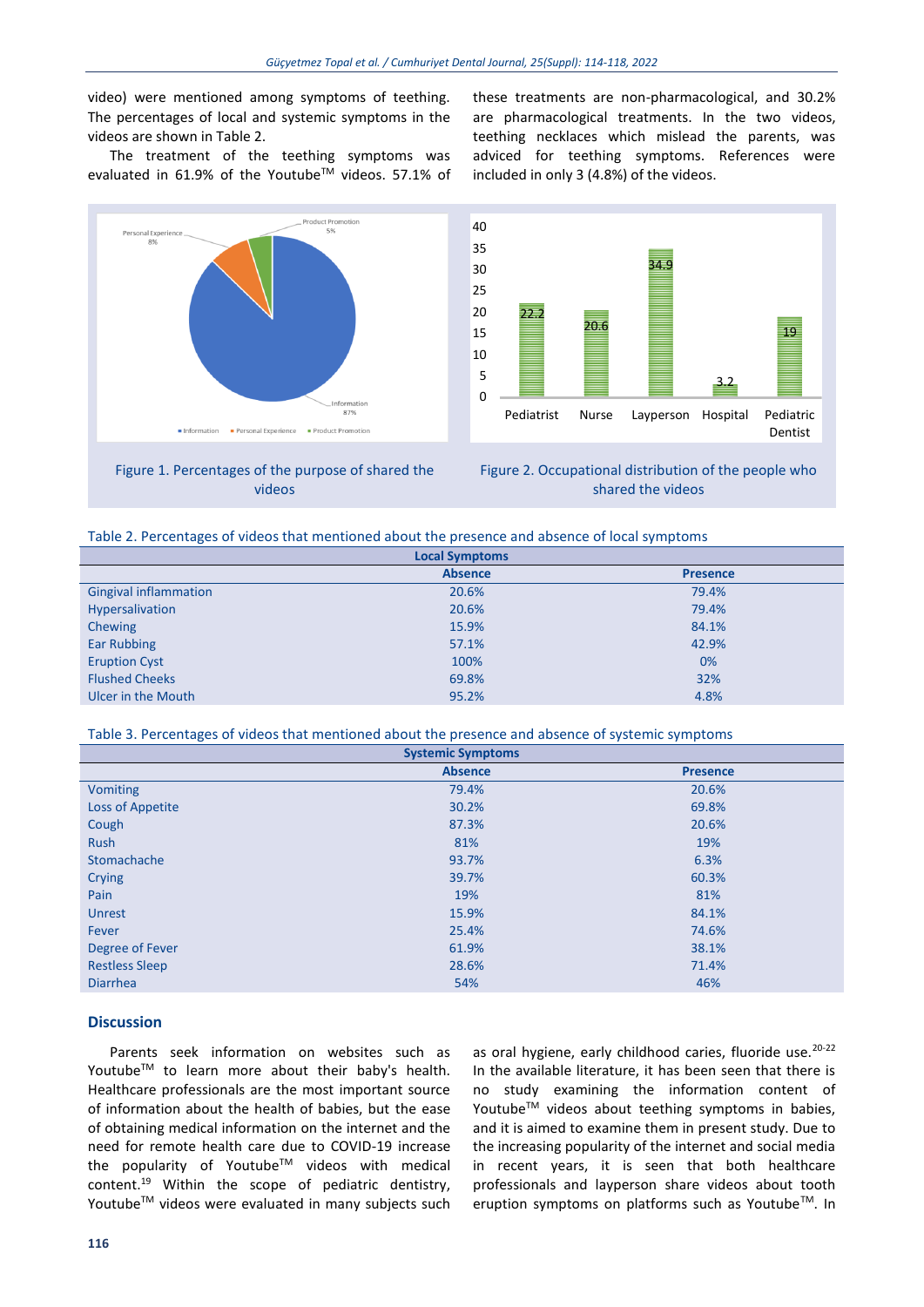this study, layperson shared videos about tooth eruption symptoms at a rate of 34.9%. This rate was followed by pediatricians (22.2%), nurses (20.6%) and pediatric dentists (19%). Since different professional groups and layperson share Youtube™ videos on this subject, different parameters were used in the current study to evaluate the reliability of the videos.

The mean GQS score, which was used to evaluate the general quality of the videos examined, was calculated as 2.98±1.1. According to this average value, the videos that are of medium quality, provide poor flow, but provide some important information, do not mention other important issues, but still provide useful information, albeit limited for patients. In this study, the fact that the videos about eruption symptoms were mostly shared by layperson affected the mean GQS. Studies have reported that many of the videos on Youtube<sup>TM</sup> are uploaded by layperson and are of low quality.<sup>22,23</sup> In this study, association between the GQS value and the interaction index was found statistically significant. In a study, a statistical significance was found between the video interaction index and the quality of the videos, as same with this present findings.<sup>24</sup>

According to the DISCERN analysis, which evaluates the quality of consumer health information, the average score of the videos examined in this study is 1.03±0.89. The mean DISCERN score of layperson video sharers was found to be lower than that of healthcare professionals. These values highlight the low reliability of the videos according to DISCERN analysis. One study states that sharers of Youtube™ videos are not a reliable source for patients, consistent with this present findings.<sup>25</sup> Since Youtube™ videos adhere to the principle of freedom of expression and are mostly not editable, there may be situations such as misinformation sharing.<sup>26</sup> Studies agree that Youtube™ videos contain scientifically misleading or incorrect information.27,28 Due to the dynamic nature of Youtube<sup>™</sup>, it should be taken into account that the watching rate of the videos, the values such as likes, dislikes and comments may change over time and these variables can be manipulated.

In this study, 87.3% of the videos examined were shared for informational purposes, 7.9% for personal experiences and 4.8% for product promotion. Parents can have limited information on their baby's teething symptoms, the situations they may encounter in this process, experience videos where they can compare their babies with their peers, and symptomatic treatments of brands, albeit to a limited extent.

In this study, local symptoms were mentioned in 85.7% and systemic symptoms in 58.7% of the examined Youtube<sup>™</sup> videos. While the most frequently mentioned local teeth eruption symptom was chewing (84.1%), it was followed by gingival inflammation (79.4%) and hypersalivation(79.4%). Among the systemic symptoms, irritability (84.1%) was the most frequent, followed by fever (74.6%) and restless sleep (71.4%). Haznedaroğlu et al.(2016) evaluated websites as a source of information on teething symptoms in Turkey and reported that the most

included symptoms were drooling, restless sleep, gingival inflammation and chewing. $29$  HajiAhmadi et al.(2020) examined websites about teething symptoms, it was reported that the most common symptoms mentioned on the websites were increased drooling, gingival inflammation, chewing, irritability, crankiness, crying and decreased appetite, in parallel with this study.<sup>30</sup>

Many pharmacological and non-pharmacological methods are often recommended for the treatment of these existing teething symptoms in infants. Although there is no evidence to support the effectiveness of pharmacological preparations, parents and healthcare professionals continue to use pharmacological treatments widely.<sup>2</sup> In this study, 61.9% of the evaluated Youtube<sup>TM</sup> videos were included the treatment of the symptoms seen during the eruption period. 57.1% of these treatments are non-pharmacological, and 30.2% are pharmacological treatments. In the two videos, the use of teething necklaces was adviced. $31$  In a study, it was found that the use of soft and cold teething rings and gum massage for nonpharmacological management on their website, and oral analgesics for pharmacological management of symptoms. It has been noticed that pharmacological treatment is not widely recommended on professional websites and on websites belonging to pediatricians.<sup>30</sup> It can be thought that not recommending pharmacological treatments on social media and the internet is to prevent uncontrolled drug use and drug cytotoxicity by parents without consulting healthcare professionals.

References were included in only 3 (4.8%) of the videos. In a study, it was reported that less than 50% of the sites did not have an author or reference.<sup>29</sup> The reliability of non-referenced information is doubtful, and people who seek information on the internet should be warned by healthcare professionals that such information may be misleading.

In the present study, parents were directed to consult different health institutions regarding symptoms. In worldwide studies, the rate of visiting the health institutions for teething symptoms was between 16- 86.4%.32-36 In another study which conducted in Turkey, it was reported that 44.4% of mothers applied to medical doctors for teething symptoms, and only 3% to dentists.<sup>37</sup> The preference of families to visit medical doctors may be associated with the fact that systemic symptoms cause more anxiety in families. $38$  In this study, while parents were mostly directed to pediatricians about their babies; the most referrals directed to pediatric dentists were again by another dentists.

### **Conclusions**

The quality of information about teething symptoms on YouTube™ was variable, but the quality of videos from layperson was particularly poor. Reliable YouTube™ videos published by childhealth professionals will be a good resource, especially for parents who cannot reach health institutions due to various reasons such as pandemic.